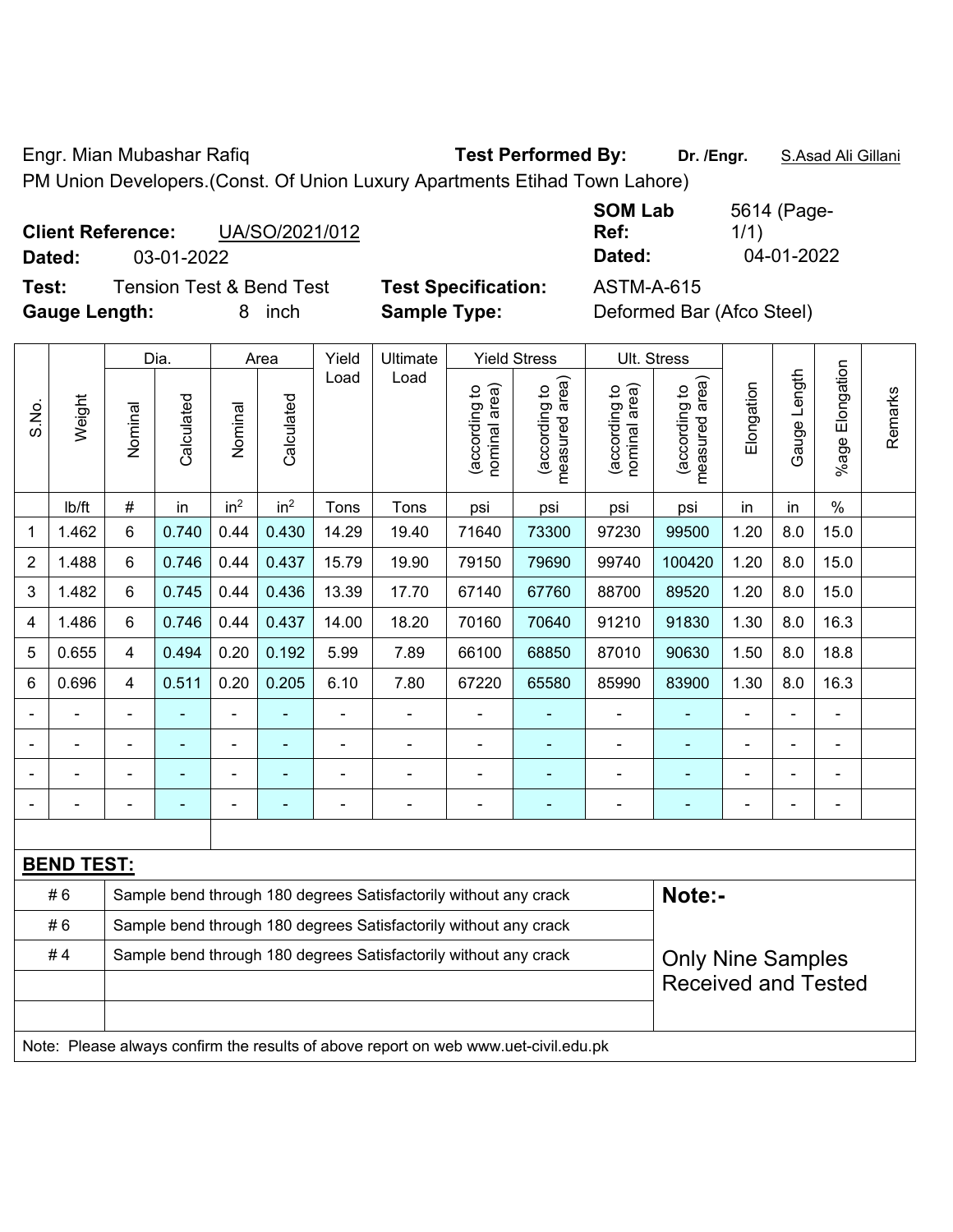Engr. Hasan Nawaz **Test Performed By:** Dr. /Engr. **Rizwan Raiz** 

CM Zameen Quadrangle.(Const. Of Zameen Quadrangle at Plot No.49,Gulberg-V Lahore)

| <b>Client Reference:</b> | ZD/ZQ/GSW/009 | Ref:   | 1/1        |
|--------------------------|---------------|--------|------------|
| Dated:                   | 04-01-2022    | Dated: | 04-01-2021 |

**Test:** Tension Test & Bend Test **Test Specification:** ASTM-A-615 **Gauge Length:** 8 inch **Sample Type:** Deformed Bar (SJ Steel)

**SOM Lab Ref:**  5615 (Page-1/1)

|                |                   | Yield<br><b>Yield Stress</b><br>Ult. Stress<br>Dia.<br>Area<br><b>Ultimate</b> |                |                          |                 |                |                                                                  |                                |                                |                               |                                                       |                |                |                       |         |
|----------------|-------------------|--------------------------------------------------------------------------------|----------------|--------------------------|-----------------|----------------|------------------------------------------------------------------|--------------------------------|--------------------------------|-------------------------------|-------------------------------------------------------|----------------|----------------|-----------------------|---------|
| S.No.          | Weight            | Nominal                                                                        | Calculated     | Nominal                  | Calculated      | Load           | Load                                                             | nominal area)<br>(according to | measured area)<br>according to | nominal area)<br>according to | measured area)<br>(according to                       | Elongation     | Gauge Length   | Elongation<br>$%$ age | Remarks |
|                | lb/ft             | $\#$                                                                           | in             | in <sup>2</sup>          | in <sup>2</sup> | Tons           | Tons                                                             | psi                            | psi                            | psi                           | psi                                                   | in             | in             | $\%$                  |         |
| $\mathbf 1$    | 1.517             | 6                                                                              | 0.754          | 0.44                     | 0.446           | 16.20          | 20.00                                                            | 81190                          | 80100                          | 100250                        | 98900                                                 | 1.20           | 8.0            | 15.0                  |         |
| $\overline{2}$ | 1.516             | 6                                                                              | 0.754          | 0.44                     | 0.446           | 16.30          | 20.00                                                            | 81700                          | 80600                          | 100250                        | 98900                                                 | 1.30           | 8.0            | 16.3                  |         |
| 3              | 0.664             | 4                                                                              | 0.498          | 0.20                     | 0.195           | 6.49           | 8.80                                                             | 71610                          | 73440                          | 97010                         | 99500                                                 | 1.10           | 8.0            | 13.8                  |         |
| $\overline{4}$ | 0.673             | 4                                                                              | 0.502          | 0.20                     | 0.198           | 6.49           | 8.80                                                             | 71610                          | 72330                          | 97010                         | 97990                                                 | 1.10           | 8.0            | 13.8                  |         |
|                |                   | $\blacksquare$                                                                 | ٠              | $\blacksquare$           | $\blacksquare$  | $\blacksquare$ | $\blacksquare$                                                   | $\blacksquare$                 | $\blacksquare$                 | $\blacksquare$                | ÷,                                                    | ä,             | $\blacksquare$ | $\blacksquare$        |         |
|                | $\blacksquare$    | $\blacksquare$                                                                 | $\blacksquare$ | $\blacksquare$           | $\blacksquare$  | $\blacksquare$ | $\blacksquare$                                                   | $\blacksquare$                 | $\blacksquare$                 | $\blacksquare$                | $\blacksquare$                                        | $\overline{a}$ | $\blacksquare$ | $\overline{a}$        |         |
|                |                   |                                                                                | ۰              |                          |                 |                |                                                                  |                                | ÷                              | $\blacksquare$                |                                                       |                |                |                       |         |
|                |                   |                                                                                | ۰              | $\overline{\phantom{0}}$ |                 |                | $\blacksquare$                                                   | $\blacksquare$                 | $\overline{\phantom{0}}$       | $\overline{\phantom{0}}$      | $\blacksquare$                                        |                | $\blacksquare$ | $\blacksquare$        |         |
|                |                   |                                                                                | $\blacksquare$ | $\blacksquare$           | ۰               | L.             | $\blacksquare$                                                   | $\blacksquare$                 | ٠                              | $\blacksquare$                | ٠                                                     |                | $\blacksquare$ | $\blacksquare$        |         |
|                |                   |                                                                                |                |                          |                 | ۰              |                                                                  | $\blacksquare$                 | $\blacksquare$                 |                               | $\blacksquare$                                        |                |                | $\blacksquare$        |         |
|                |                   |                                                                                |                |                          |                 |                |                                                                  |                                |                                |                               |                                                       |                |                |                       |         |
|                | <b>BEND TEST:</b> |                                                                                |                |                          |                 |                |                                                                  |                                |                                |                               |                                                       |                |                |                       |         |
|                | #6                |                                                                                |                |                          |                 |                | Sample bend through 180 degrees Satisfactorily without any crack |                                | Note:-                         |                               |                                                       |                |                |                       |         |
|                | #4                |                                                                                |                |                          |                 |                | Sample bend through 180 degrees Satisfactorily without any crack |                                |                                |                               |                                                       |                |                |                       |         |
|                |                   |                                                                                |                |                          |                 |                |                                                                  |                                |                                |                               | <b>Only Six Samples</b><br><b>Received and Tested</b> |                |                |                       |         |
|                |                   |                                                                                |                |                          |                 |                |                                                                  |                                |                                |                               |                                                       |                |                |                       |         |

Note: Please always confirm the results of above report on web www.uet-civil.edu.pk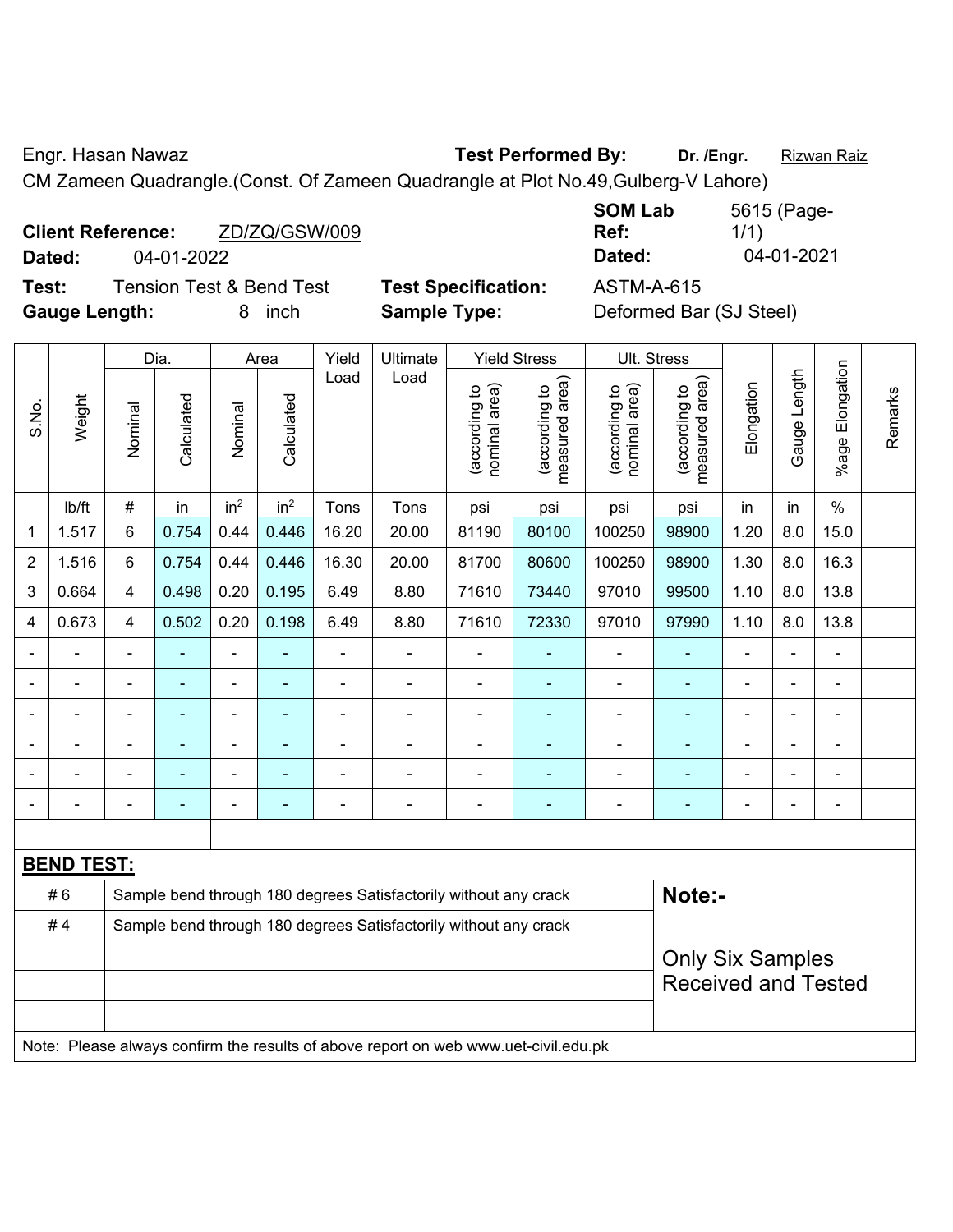Sh.Muhammad Tariq **Test Performed By:** Dr. /Engr. **Wasim Abbas** 

Engr.REC,The Help Care Society (TAC).(Const. of Extension Block TAC School Jahor Town Lahore)

**Client Reference:** JTC EXT-1 **Dated:** 04-01-2022 **Dated:** 04-01-2021 **Test:** Tension Test & Bend Test **Test Specification:** ASTM-A-615

**Gauge Length:** 8 inch **Sample Type:** Deformed Bar

**SOM Lab Ref:**  5616 (Page-1/1)

|                |                   |                | Dia.       |                          | Area                     | Yield | Ultimate                                                                            |                                | <b>Yield Stress</b>             |                                | Ult. Stress                     |            |              |                    |         |
|----------------|-------------------|----------------|------------|--------------------------|--------------------------|-------|-------------------------------------------------------------------------------------|--------------------------------|---------------------------------|--------------------------------|---------------------------------|------------|--------------|--------------------|---------|
| S.No.          | Weight            | Nominal        | Calculated | Nominal                  | Calculated               | Load  | Load                                                                                | nominal area)<br>(according to | (according to<br>measured area) | (according to<br>nominal area) | (according to<br>measured area) | Elongation | Gauge Length | Elongation<br>%age | Remarks |
|                | lb/ft             | $\#$           | in         | in <sup>2</sup>          | in <sup>2</sup>          | Tons  | Tons                                                                                | psi                            | psi                             | psi                            | psi                             | in         | in           | $\%$               |         |
| 1              | 2.569             | 8              | 0.980      | 0.79                     | 0.755                    | 25.91 | 33.54                                                                               | 72340                          | 75700                           | 93630                          | 97970                           | 1.40       | 8.0          | 17.5               |         |
| $\overline{2}$ | 2.566             | 8              | 0.980      | 0.79                     | 0.754                    | 24.33 | 32.64                                                                               | 67930                          | 71170                           | 91120                          | 95470                           | 1.50       | 8.0          | 18.8               |         |
| 3              | 1.522             | 6              | 0.754      | 0.44                     | 0.447                    | 16.20 | 21.40                                                                               | 81190                          | 79920                           | 107250                         | 105570                          | 1.10       | 8.0          | 13.8               |         |
| 4              | 1.473             | 6              | 0.743      | 0.44                     | 0.433                    | 14.00 | 17.80                                                                               | 70160                          | 71290                           | 89210                          | 90660                           | 1.20       | 8.0          | 15.0               |         |
| 5              | 0.658             | 4              | 0.496      | 0.20                     | 0.193                    | 5.70  | 8.40                                                                                | 62840                          | 65120                           | 92630                          | 95990                           | 0.90       | 8.0          | 11.3               |         |
| 6              | 0.658             | $\overline{4}$ | 0.496      | 0.20                     | 0.193                    | 6.80  | 9.69                                                                                | 74980                          | 77700                           | 106900                         | 110780                          | 1.00       | 8.0          | 12.5               |         |
|                |                   | $\blacksquare$ | ÷          | $\blacksquare$           |                          | ÷,    |                                                                                     | $\overline{\phantom{a}}$       | ۰                               | $\blacksquare$                 | ٠                               |            |              | L,                 |         |
|                | ÷                 | $\blacksquare$ | ÷,         | $\overline{\phantom{a}}$ | $\blacksquare$           | ä,    | $\overline{\phantom{a}}$                                                            | $\blacksquare$                 | $\blacksquare$                  | $\blacksquare$                 | $\blacksquare$                  | ÷          |              | $\blacksquare$     |         |
|                | ä,                | $\blacksquare$ | ÷          | $\blacksquare$           | $\overline{\phantom{a}}$ | ä,    | ÷                                                                                   | $\blacksquare$                 | ÷                               | $\blacksquare$                 | ä,                              |            |              | L,                 |         |
|                |                   |                |            |                          |                          |       |                                                                                     | $\blacksquare$                 | ۰                               |                                | ä,                              |            |              | $\blacksquare$     |         |
|                |                   |                |            |                          |                          |       |                                                                                     |                                |                                 |                                |                                 |            |              |                    |         |
|                | <b>BEND TEST:</b> |                |            |                          |                          |       |                                                                                     |                                |                                 |                                |                                 |            |              |                    |         |
|                | #8                |                |            |                          |                          |       | Sample bend through 180 degrees Satisfactorily without any crack                    |                                |                                 |                                | Note:-                          |            |              |                    |         |
|                | #6                |                |            |                          |                          |       | Sample bend through 180 degrees Satisfactorily without any crack                    |                                |                                 |                                |                                 |            |              |                    |         |
|                | #4                |                |            |                          |                          |       | Sample bend through 180 degrees Satisfactorily without any crack                    |                                |                                 |                                | <b>Only Nine Samples</b>        |            |              |                    |         |
|                |                   |                |            |                          |                          |       |                                                                                     |                                |                                 |                                | <b>Received and Tested</b>      |            |              |                    |         |
|                |                   |                |            |                          |                          |       |                                                                                     |                                |                                 |                                |                                 |            |              |                    |         |
|                |                   |                |            |                          |                          |       | Note: Please always confirm the results of above report on web www.uet-civil.edu.pk |                                |                                 |                                |                                 |            |              |                    |         |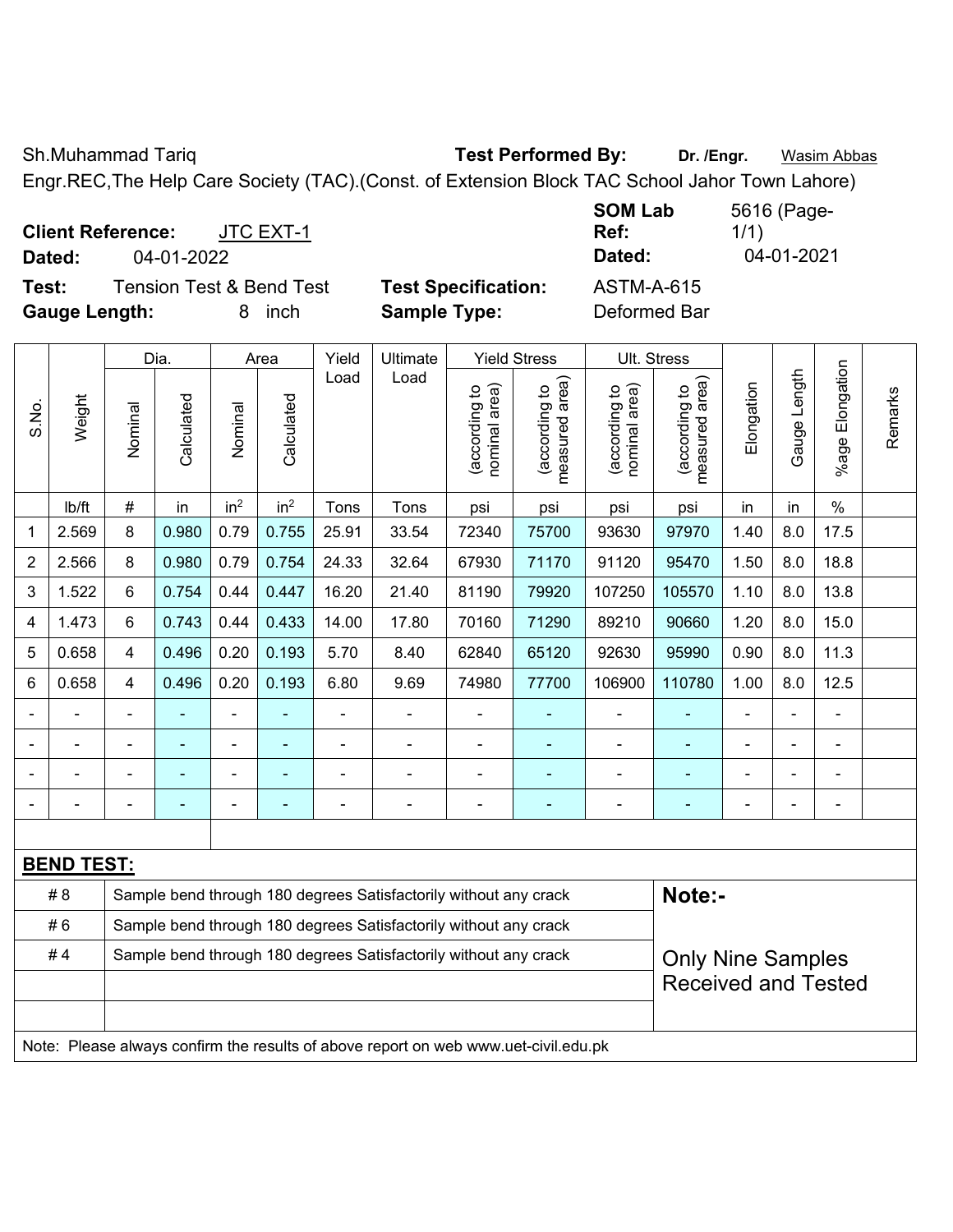Abdul Waheed Anwar **Test Performed By:** Dr. /Engr. **Wasim Abbas** 

Sr.Accountant And Admin Incharg QU BE A Project Of P&D Pvt. Ltd. FSD

|                      |                          |                                     |                            | <b>SOM Lab</b>    | 5617 (Page- |
|----------------------|--------------------------|-------------------------------------|----------------------------|-------------------|-------------|
|                      | <b>Client Reference:</b> | Nil                                 |                            | Ref:              | 1/1)        |
| Dated:               | 03-01-2022               |                                     |                            | Dated:            | 04-01-2022  |
| Test:                |                          | <b>Tension Test &amp; Bend Test</b> | <b>Test Specification:</b> | <b>ASTM-A-615</b> |             |
| <b>Gauge Length:</b> |                          | inch<br>8.                          | <b>Sample Type:</b>        | Deformed Bar      |             |

|                |                          |                                                                            | Dia.           |                              | Area            | Yield          | Ultimate                                                                            |                                | <b>Yield Stress</b>             |                                | Ult. Stress                       |                          |                |                          |         |
|----------------|--------------------------|----------------------------------------------------------------------------|----------------|------------------------------|-----------------|----------------|-------------------------------------------------------------------------------------|--------------------------------|---------------------------------|--------------------------------|-----------------------------------|--------------------------|----------------|--------------------------|---------|
| S.No.          | Weight                   | Nominal                                                                    | Calculated     | Nominal                      | Calculated      | Load           | Load                                                                                | nominal area)<br>(according to | (according to<br>measured area) | nominal area)<br>(according to | (according to  <br>measured area) | Elongation               | Gauge Length   | %age Elongation          | Remarks |
|                | Ib/ft                    | $\#$                                                                       | in             | in <sup>2</sup>              | in <sup>2</sup> | Tons           | Tons                                                                                | psi                            | psi                             | psi                            | psi                               | in                       | in             | $\%$                     |         |
| 1              | 1.439                    | 6                                                                          | 0.734          | 0.44                         | 0.423           | 11.29          | 17.70                                                                               | 56620                          | 58890                           | 88700                          | 92270                             | 1.40                     | 8.0            | 17.5                     |         |
| $\overline{2}$ | 0.676                    | $\overline{4}$                                                             | 0.503          | 0.20                         | 0.199           | 6.70           | 8.99                                                                                | 73850                          | 74230                           | 99150                          | 99640                             | 0.90                     | 8.0            | 11.3                     |         |
| $\blacksquare$ | $\blacksquare$           | $\blacksquare$                                                             | ä,             | $\blacksquare$               | ÷,              | $\blacksquare$ | $\blacksquare$                                                                      | $\overline{\phantom{a}}$       | $\blacksquare$                  | $\blacksquare$                 | $\blacksquare$                    | $\blacksquare$           | $\blacksquare$ | $\blacksquare$           |         |
|                | $\blacksquare$           | $\blacksquare$                                                             | ä,             | $\qquad \qquad \blacksquare$ | $\blacksquare$  | $\blacksquare$ | $\blacksquare$                                                                      | $\blacksquare$                 | ÷                               | $\overline{\phantom{a}}$       | $\blacksquare$                    | $\blacksquare$           | ÷,             | $\blacksquare$           |         |
|                |                          | $\blacksquare$                                                             | ä,             | $\blacksquare$               | $\blacksquare$  |                | $\blacksquare$                                                                      | $\blacksquare$                 | ä,                              | $\blacksquare$                 | $\blacksquare$                    | $\overline{\phantom{a}}$ | Ě.             | $\blacksquare$           |         |
|                |                          |                                                                            |                | $\sim$                       |                 |                |                                                                                     | $\blacksquare$                 | $\blacksquare$                  | $\blacksquare$                 | $\blacksquare$                    |                          | L.             | $\blacksquare$           |         |
|                |                          |                                                                            |                |                              |                 |                |                                                                                     | $\blacksquare$                 |                                 | $\blacksquare$                 | $\blacksquare$                    |                          | L.             | $\blacksquare$           |         |
| $\blacksquare$ | $\overline{\phantom{a}}$ | $\blacksquare$                                                             | $\blacksquare$ | $\blacksquare$               | $\blacksquare$  | $\blacksquare$ | $\blacksquare$                                                                      | $\overline{\phantom{a}}$       | $\blacksquare$                  | ۰                              | -                                 | $\overline{\phantom{0}}$ | ÷,             | $\overline{\phantom{0}}$ |         |
|                |                          | $\blacksquare$                                                             | $\blacksquare$ | $\blacksquare$               |                 | Ē,             | $\blacksquare$                                                                      | $\blacksquare$                 | $\blacksquare$                  | $\overline{\phantom{a}}$       | -                                 | $\overline{a}$           | Ē,             | $\blacksquare$           |         |
|                |                          | $\blacksquare$                                                             | $\blacksquare$ | $\blacksquare$               | $\blacksquare$  | ٠              | $\blacksquare$                                                                      | $\blacksquare$                 | $\blacksquare$                  | $\overline{\phantom{a}}$       | $\blacksquare$                    | $\blacksquare$           | $\blacksquare$ | $\blacksquare$           |         |
|                |                          |                                                                            |                |                              |                 |                |                                                                                     |                                |                                 |                                |                                   |                          |                |                          |         |
|                | <b>BEND TEST:</b>        |                                                                            |                |                              |                 |                |                                                                                     |                                |                                 |                                |                                   |                          |                |                          |         |
|                | #6                       | Note:-<br>Sample bend through 180 degrees Satisfactorily without any crack |                |                              |                 |                |                                                                                     |                                |                                 |                                |                                   |                          |                |                          |         |
|                | #4                       |                                                                            |                |                              |                 |                | Sample bend through 180 degrees Satisfactorily without any crack                    |                                |                                 |                                |                                   |                          |                |                          |         |
|                |                          |                                                                            |                |                              |                 |                |                                                                                     |                                |                                 |                                | <b>Only Four Samples</b>          |                          |                |                          |         |
|                |                          |                                                                            |                |                              |                 |                |                                                                                     |                                |                                 |                                | <b>Received and Tested</b>        |                          |                |                          |         |
|                |                          |                                                                            |                |                              |                 |                |                                                                                     |                                |                                 |                                |                                   |                          |                |                          |         |
|                |                          |                                                                            |                |                              |                 |                | Note: Please always confirm the results of above report on web www.uet-civil.edu.pk |                                |                                 |                                |                                   |                          |                |                          |         |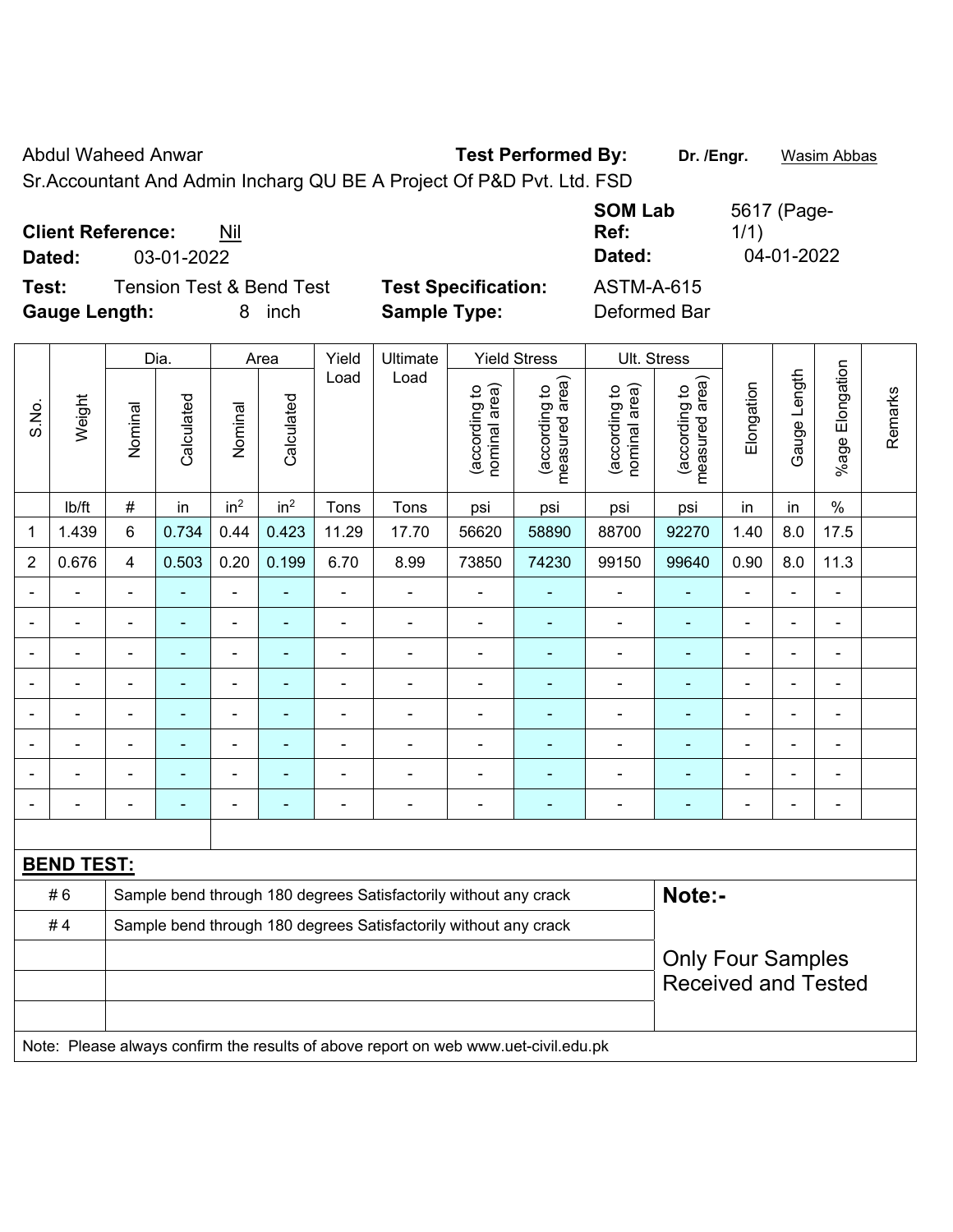Rana Associates **Test Performed By:** Dr. /Engr. **Wasim Abbas** 

Lahore.(Project: Markazi Jamia Safia Rehmania Lebanat-el-Islam)(Udhowal Kalan Gujrat)

| <b>Client Reference:</b><br>Nil              |                            | <b>SOM Lab</b><br>Ref: | 5618 (Page-<br>1/1) |
|----------------------------------------------|----------------------------|------------------------|---------------------|
| 04-01-2022<br>Dated:                         |                            | Dated:                 | 04-01-2022          |
| Test:<br><b>Tension Test &amp; Bend Test</b> | <b>Test Specification:</b> | ASTM-A-615             |                     |
| <b>Gauge Length:</b><br>inch<br>8            | <b>Sample Type:</b>        | Deformed Bar           |                     |

|                |                   |                | Dia.                   |                 | Area                     | Yield          | Ultimate                                                                            |                                | <b>Yield Stress</b>             |                                | Ult. Stress                     |                |                |                       |         |
|----------------|-------------------|----------------|------------------------|-----------------|--------------------------|----------------|-------------------------------------------------------------------------------------|--------------------------------|---------------------------------|--------------------------------|---------------------------------|----------------|----------------|-----------------------|---------|
| S.No.          | Weight            | Nominal        | Calculated             | Nominal         | Calculated               | Load           | Load                                                                                | nominal area)<br>(according to | (according to<br>measured area) | nominal area)<br>(according to | measured area)<br>(according to | Elongation     | Gauge Length   | Elongation<br>$%$ age | Remarks |
|                | lb/ft             | $\#$           | in                     | in <sup>2</sup> | in <sup>2</sup>          | Tons           | Tons                                                                                | psi                            | psi                             | psi                            | psi                             | in             | in             | $\%$                  |         |
| 1              | 2.645             | 8              | 0.995                  | 0.79            | 0.777                    | 23.79          | 34.10                                                                               | 66420                          | 67530                           | 95190                          | 96790                           | 1.50           | 8.0            | 18.8                  |         |
| $\overline{2}$ | 2.619             | 8              | 0.990                  | 0.79            | 0.770                    | 24.79          | 34.60                                                                               | 69210                          | 71010                           | 96590                          | 99100                           | 1.30           | 8.0            | 16.3                  |         |
| 3              | 1.481             | 6              | 0.744                  | 0.44            | 0.435                    | 14.50          | 18.70                                                                               | 72660                          | 73490                           | 93710                          | 94790                           | 0.90           | 8.0            | 11.3                  |         |
| 4              | 1.443             | 6              | 0.735                  | 0.44            | 0.424                    | 13.29          | 17.30                                                                               | 66630                          | 69140                           | 86710                          | 89980                           | 1.00           | 8.0            | 12.5                  |         |
| 5              | 0.660             | $\overline{4}$ | 0.497                  | 0.20            | 0.194                    | 6.60           | 8.80                                                                                | 72730                          | 74980                           | 97010                          | 100010                          | 0.80           | 8.0            | 10.0                  |         |
| 6              | 0.654             | $\overline{4}$ | 0.494                  | 0.20            | 0.192                    | 6.70           | 8.70                                                                                | 73850                          | 76930                           | 95890                          | 99880                           | 0.90           | 8.0            | 11.3                  |         |
|                |                   | $\blacksquare$ | $\blacksquare$         | $\blacksquare$  | $\overline{\phantom{a}}$ | $\blacksquare$ | $\blacksquare$                                                                      | ÷                              | $\blacksquare$                  | $\overline{\phantom{a}}$       | $\blacksquare$                  | $\frac{1}{2}$  | $\blacksquare$ | ä,                    |         |
|                |                   |                | $\blacksquare$         | $\blacksquare$  |                          |                |                                                                                     | $\blacksquare$                 | $\blacksquare$                  | $\blacksquare$                 |                                 | $\blacksquare$ |                | $\blacksquare$        |         |
|                |                   |                |                        | $\blacksquare$  |                          |                |                                                                                     |                                |                                 |                                |                                 |                |                | $\blacksquare$        |         |
|                |                   |                |                        | $\blacksquare$  | $\overline{\phantom{a}}$ |                | $\blacksquare$                                                                      | ÷                              | $\blacksquare$                  | -                              |                                 | $\blacksquare$ | $\blacksquare$ | ä,                    |         |
|                |                   |                |                        |                 |                          |                |                                                                                     |                                |                                 |                                |                                 |                |                |                       |         |
|                | <b>BEND TEST:</b> |                |                        |                 |                          |                |                                                                                     |                                |                                 |                                |                                 |                |                |                       |         |
|                |                   |                | No Bend test performed |                 |                          |                |                                                                                     |                                |                                 |                                | Note:-                          |                |                |                       |         |
|                |                   |                |                        |                 |                          |                |                                                                                     |                                |                                 |                                |                                 |                |                |                       |         |
|                |                   |                |                        |                 |                          |                |                                                                                     |                                |                                 |                                | <b>Only Six Samples</b>         |                |                |                       |         |
|                |                   |                |                        |                 |                          |                |                                                                                     |                                |                                 |                                | <b>Received and Tested</b>      |                |                |                       |         |
|                |                   |                |                        |                 |                          |                | Note: Please always confirm the results of above report on web www.uet-civil.edu.pk |                                |                                 |                                |                                 |                |                |                       |         |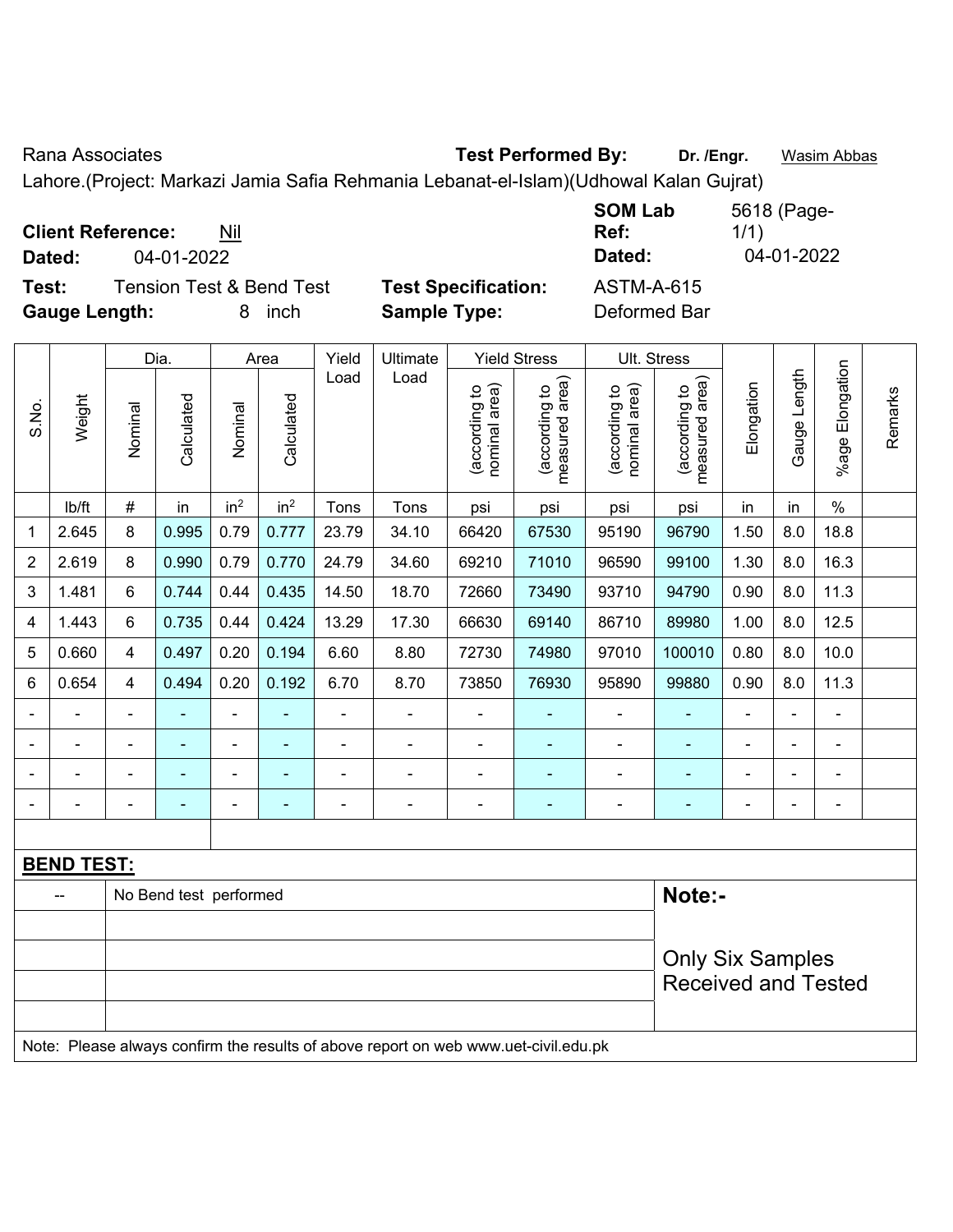Sub Divisional officer, **Test Performed By:** Dr. /Engr. **Wasim Abbas** 

BSD Chakwal(Const Of Female Student Hostel/Student Services&Medical Centre Ground/First Floor)

| <b>Client Reference:</b> |            | 1491/CKL                 |                            | <b>SOM Lab</b><br>Ref: | 5619 (Page-<br>1/1) |
|--------------------------|------------|--------------------------|----------------------------|------------------------|---------------------|
| Dated:                   | 02-12-2021 |                          |                            | Dated:                 | 04-01-2022          |
| Test:                    |            | Tension Test & Bend Test | <b>Test Specification:</b> | ASTM-A-615             |                     |
| <b>Gauge Length:</b>     |            | inch                     | <b>Sample Type:</b>        | Deformed Bar           |                     |

|                |                   |                                                                  | Dia.           |                              | Area                     | Yield | Ultimate                                                                            |                                | <b>Yield Stress</b>             |                                | Ult. Stress                     |                              |              |                          |         |
|----------------|-------------------|------------------------------------------------------------------|----------------|------------------------------|--------------------------|-------|-------------------------------------------------------------------------------------|--------------------------------|---------------------------------|--------------------------------|---------------------------------|------------------------------|--------------|--------------------------|---------|
| S.No.          | Weight            | Nominal                                                          | Calculated     | Nominal                      | Calculated               | Load  | Load                                                                                | nominal area)<br>(according to | (according to<br>measured area) | nominal area)<br>(according to | (according to<br>measured area) | Elongation                   | Gauge Length | Elongation<br>$%$ age    | Remarks |
|                | lb/ft             | $\#$                                                             | in             | in <sup>2</sup>              | in <sup>2</sup>          | Tons  | Tons                                                                                | psi                            | psi                             | psi                            | psi                             | in                           | in           | $\%$                     |         |
| 1              | 2.690             | 8                                                                | 1.004          | 0.79                         | 0.791                    | 23.19 | 33.00                                                                               | 64740                          | 64660                           | 92120                          | 92000                           | 1.50                         | 8.0          | 18.8                     |         |
| $\overline{2}$ | 1.459             | 6                                                                | 0.739          | 0.44                         | 0.429                    | 14.39 | 20.59                                                                               | 72150                          | 74000                           | 103210                         | 105860                          | 1.20                         | 8.0          | 15.0                     |         |
| 3              | 0.603             | $\overline{4}$                                                   | 0.475          | 0.20                         | 0.177                    | 6.39  | 8.90                                                                                | 70480                          | 79640                           | 98130                          | 110890                          | 1.40                         | 8.0          | 17.5                     |         |
|                |                   | $\blacksquare$                                                   | $\blacksquare$ | ÷,                           | $\blacksquare$           | ä,    | $\blacksquare$                                                                      | $\overline{\phantom{a}}$       | $\blacksquare$                  | $\blacksquare$                 | Ξ                               | $\blacksquare$               | ä,           | $\overline{\phantom{a}}$ |         |
|                | ÷,                | L,                                                               | ä,             | $\blacksquare$               | $\blacksquare$           | L,    | ÷,                                                                                  | $\overline{\phantom{a}}$       | $\blacksquare$                  | $\blacksquare$                 | Ξ                               | $\qquad \qquad \blacksquare$ | ä,           | $\blacksquare$           |         |
|                | ÷                 | $\blacksquare$                                                   | ä,             | $\qquad \qquad \blacksquare$ | $\overline{\phantom{a}}$ | ä,    | ÷                                                                                   | $\blacksquare$                 | ۰                               | $\blacksquare$                 | ÷,                              | $\blacksquare$               | ÷,           | $\blacksquare$           |         |
|                |                   |                                                                  | Ē.             | $\blacksquare$               | $\overline{\phantom{a}}$ |       | ÷                                                                                   | $\blacksquare$                 | ÷                               | $\blacksquare$                 | ÷                               |                              |              | $\blacksquare$           |         |
|                |                   |                                                                  |                |                              |                          |       |                                                                                     |                                |                                 |                                |                                 |                              |              |                          |         |
|                |                   |                                                                  |                | ÷                            |                          |       |                                                                                     |                                |                                 |                                | $\blacksquare$                  |                              |              |                          |         |
|                |                   | $\blacksquare$                                                   | Ē.             | $\overline{a}$               | ٠                        | ÷     | ۰                                                                                   | $\overline{a}$                 | ۰                               | $\qquad \qquad \blacksquare$   | ۰                               | $\overline{\phantom{0}}$     | ۰            | $\blacksquare$           |         |
|                |                   |                                                                  |                |                              |                          |       |                                                                                     |                                |                                 |                                |                                 |                              |              |                          |         |
|                | <b>BEND TEST:</b> |                                                                  |                |                              |                          |       |                                                                                     |                                |                                 |                                |                                 |                              |              |                          |         |
|                | # 8               |                                                                  |                |                              |                          |       | Sample bend through 180 degrees Satisfactorily without any crack                    |                                |                                 |                                | Note:-                          |                              |              |                          |         |
|                | #6                | Sample bend through 180 degrees Satisfactorily without any crack |                |                              |                          |       |                                                                                     |                                |                                 |                                |                                 |                              |              |                          |         |
|                | #4                |                                                                  |                |                              |                          |       | Sample bend through 180 degrees Satisfactorily without any crack                    |                                |                                 |                                | <b>Only Six Samples</b>         |                              |              |                          |         |
|                |                   |                                                                  |                |                              |                          |       |                                                                                     |                                |                                 |                                | <b>Received and Tested</b>      |                              |              |                          |         |
|                |                   |                                                                  |                |                              |                          |       |                                                                                     |                                |                                 |                                |                                 |                              |              |                          |         |
|                |                   |                                                                  |                |                              |                          |       | Note: Please always confirm the results of above report on web www.uet-civil.edu.pk |                                |                                 |                                |                                 |                              |              |                          |         |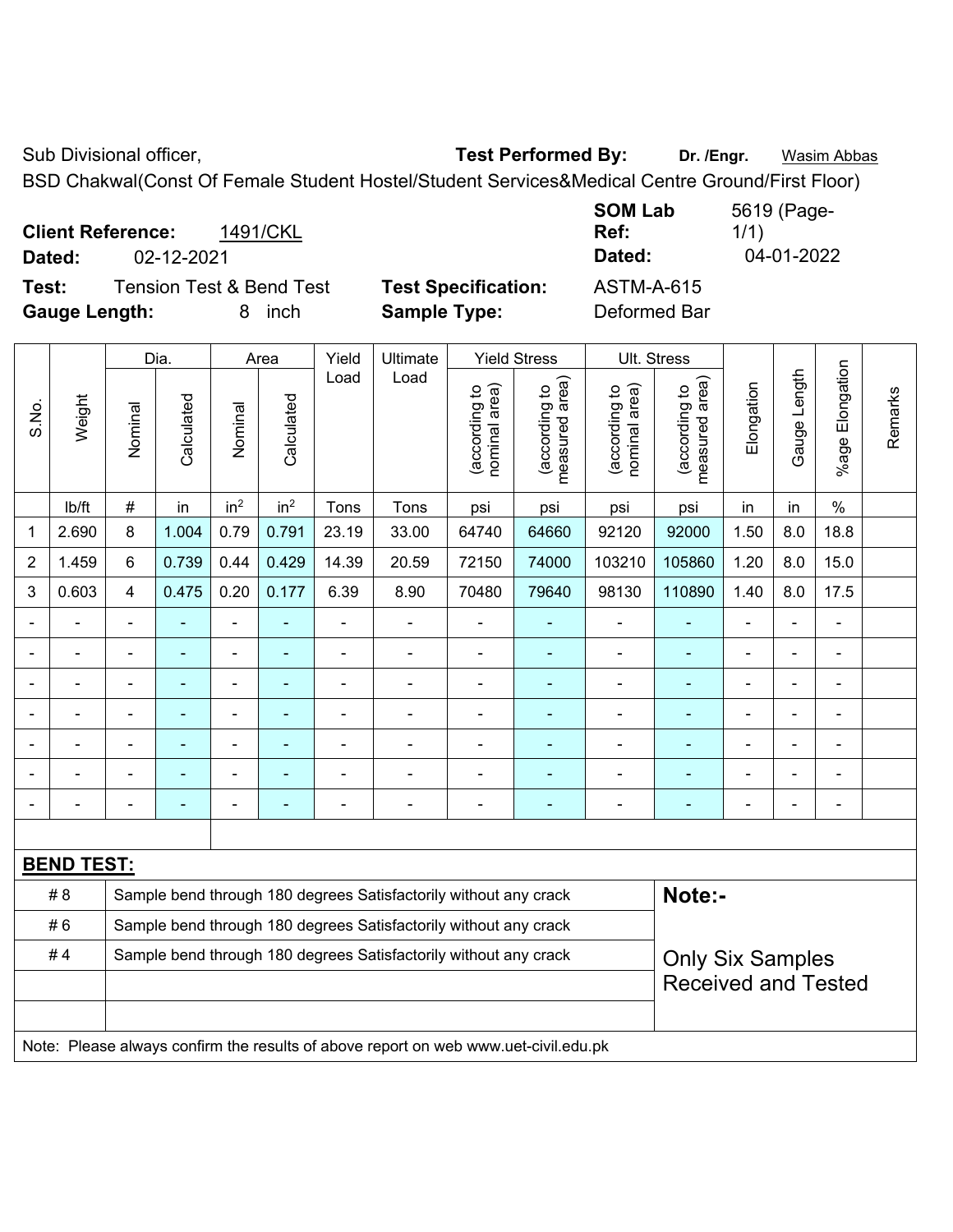Sohaib Ashraf **Test Performed By:** Dr. /Engr. **Wasim Abbas Company** Test Performed By: PM United LifeStyle Pvt. Ltd.

**Client Reference:** ULS/2021-22/002

**Test:** Tension Test & Bend Test **Test Specification:** ASTM-A-615 **Gauge Length:** 8 inch **Sample Type:** Deformed Bar

**SOM Lab Ref:**  5620 (Page-1/1) **Dated:** 04-01-2022 **Dated:** 04-01-2022

|                |                   |                | Dia.           |                 | Area                     | Yield          | Ultimate                                                                            |                                | <b>Yield Stress</b>                         |                                | Ult. Stress                     |                          |                |                          |         |
|----------------|-------------------|----------------|----------------|-----------------|--------------------------|----------------|-------------------------------------------------------------------------------------|--------------------------------|---------------------------------------------|--------------------------------|---------------------------------|--------------------------|----------------|--------------------------|---------|
| S.No.          | Weight            | Nominal        | Calculated     | Nominal         | Calculated               | Load           | Load                                                                                | (according to<br>nominal area) | (according to<br>neasured area)<br>measured | nominal area)<br>(according to | measured area)<br>(according to | Elongation               | Gauge Length   | Elongation<br>$%$ age    | Remarks |
|                | lb/ft             | #              | in             | in <sup>2</sup> | in <sup>2</sup>          | Tons           | Tons                                                                                | psi                            | psi                                         | psi                            | psi                             | in                       | in             | $\%$                     |         |
| 1              | 2.611             | 8              | 0.988          | 0.79            | 0.767                    | 26.60          | 34.00                                                                               | 74250                          | 76480                                       | 94910                          | 97750                           | 1.40                     | 8.0            | 17.5                     |         |
| $\overline{2}$ | 2.598             | 8              | 0.986          | 0.79            | 0.763                    | 25.80          | 24.42                                                                               | 72030                          | 74580                                       | 68190                          | 70600                           | 1.50                     | 8.0            | 18.8                     |         |
| 3              | 1.405             | 6              | 0.725          | 0.44            | 0.413                    | 14.79          | 19.59                                                                               | 74140                          | 78990                                       | 98210                          | 104630                          | 1.20                     | 8.0            | 15.0                     |         |
| 4              | 1.414             | 6              | 0.728          | 0.44            | 0.416                    | 14.89          | 19.40                                                                               | 74650                          | 78960                                       | 97230                          | 102840                          | 1.20                     | 8.0            | 15.0                     |         |
|                |                   | ä,             |                | ä,              |                          | ä,             | $\blacksquare$                                                                      |                                |                                             | ÷,                             |                                 |                          |                | $\blacksquare$           |         |
|                |                   |                |                |                 |                          |                |                                                                                     | $\blacksquare$                 |                                             |                                |                                 |                          |                |                          |         |
|                |                   |                |                | $\blacksquare$  |                          | $\blacksquare$ | $\overline{\phantom{0}}$                                                            | $\blacksquare$                 |                                             | Ē,                             | $\blacksquare$                  |                          |                | $\overline{\phantom{0}}$ |         |
| $\blacksquare$ | $\blacksquare$    | ä,             | $\blacksquare$ | ÷,              | $\overline{\phantom{0}}$ | $\blacksquare$ | $\blacksquare$                                                                      | $\blacksquare$                 | ä,                                          | ÷                              | ÷                               | $\blacksquare$           | $\blacksquare$ | $\blacksquare$           |         |
|                |                   | $\blacksquare$ | $\blacksquare$ | ÷               | ۰                        | $\overline{a}$ | $\blacksquare$                                                                      | $\blacksquare$                 | ٠                                           | $\blacksquare$                 | $\blacksquare$                  | $\overline{\phantom{0}}$ |                | $\overline{\phantom{0}}$ |         |
|                | $\blacksquare$    |                | ÷              | ÷,              | $\blacksquare$           |                | $\blacksquare$                                                                      | $\blacksquare$                 | $\blacksquare$                              | $\blacksquare$                 | $\blacksquare$                  | $\blacksquare$           |                | $\blacksquare$           |         |
|                |                   |                |                |                 |                          |                |                                                                                     |                                |                                             |                                |                                 |                          |                |                          |         |
|                | <b>BEND TEST:</b> |                |                |                 |                          |                |                                                                                     |                                |                                             |                                |                                 |                          |                |                          |         |
|                | # 8               |                |                |                 |                          |                | Sample bend through 180 degrees Satisfactorily without any crack                    |                                |                                             |                                | Note:-                          |                          |                |                          |         |
|                | #6                |                |                |                 |                          |                | Sample bend through 180 degrees Satisfactorily without any crack                    |                                |                                             |                                |                                 |                          |                |                          |         |
|                |                   |                |                |                 |                          |                |                                                                                     |                                |                                             |                                |                                 | <b>Only Six Samples</b>  |                |                          |         |
|                |                   |                |                |                 |                          |                |                                                                                     |                                |                                             |                                | <b>Received and Tested</b>      |                          |                |                          |         |
|                |                   |                |                |                 |                          |                |                                                                                     |                                |                                             |                                |                                 |                          |                |                          |         |
|                |                   |                |                |                 |                          |                | Note: Please always confirm the results of above report on web www.uet-civil.edu.pk |                                |                                             |                                |                                 |                          |                |                          |         |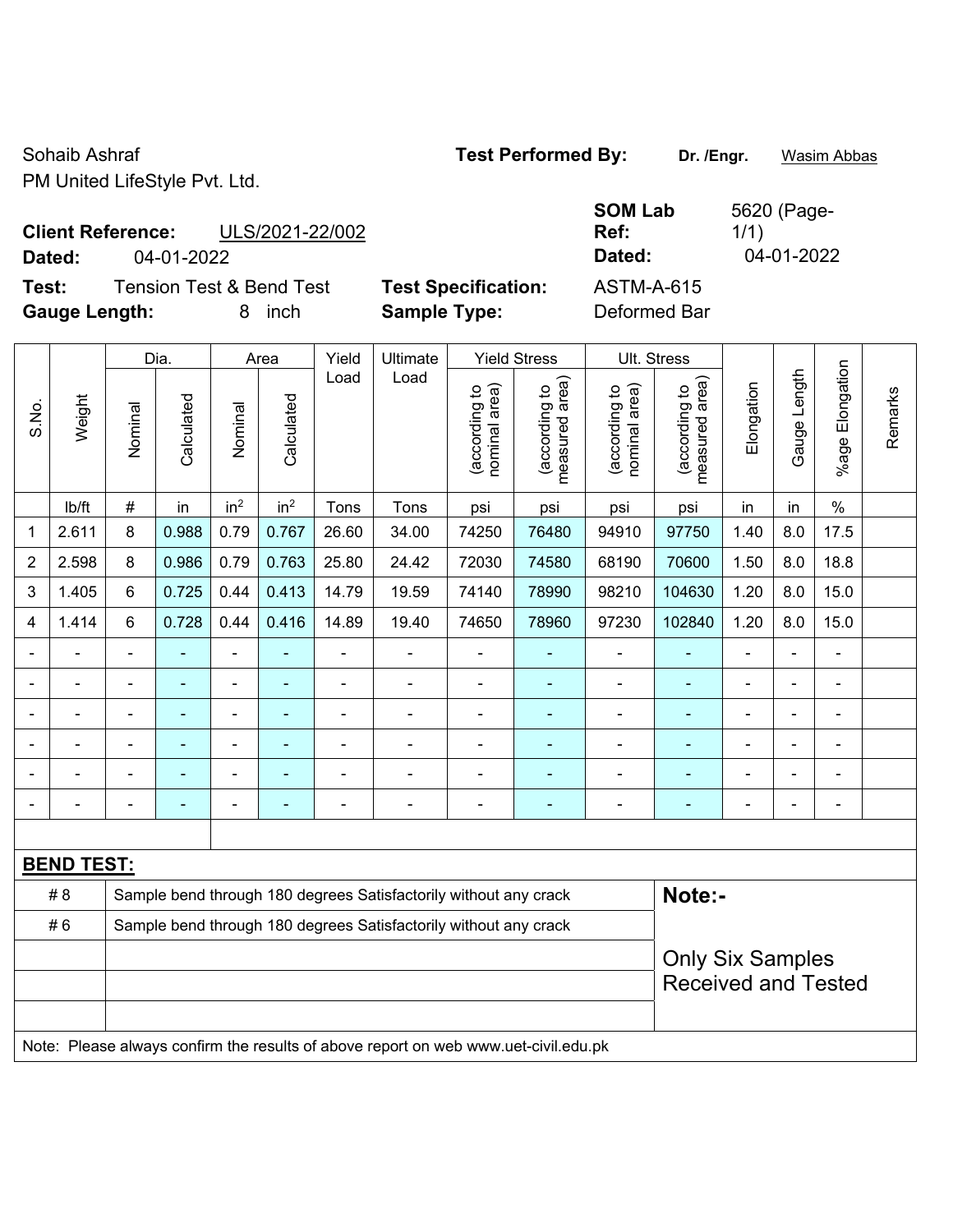Syed Mohsin Ali **Test Performed By:** Dr. /Engr. **Wasim Abbas Company** Dr. *Wasim Abbas* 

RE QA/QC Department,Bahria Town Lhr.(Water Course Southern Ext.Ph-I Bahria Orchard Lhr)

| <b>Client Reference:</b> |                                    | QA/QC-Steel-2457 |
|--------------------------|------------------------------------|------------------|
|                          | $\sim$ $\sim$ $\sim$ $\sim$ $\sim$ |                  |

**Test:** Tension Test & Bend Test **Test Specification:** ASTM-A-615 **Gauge Length:** 8 inch **Sample Type:** Deformed Bar (FF Steel)

**SOM Lab Ref:**  5621 (Page-1/1) **Dated:** 30-12-2021 **Dated:** 04-01-2022

|                              |                   |                                                                            | Dia.           |                 | Area            | Yield          | Ultimate                                                                            |                                | <b>Yield Stress</b>             |                                | Ult. Stress                     |                          |                          |                              |         |
|------------------------------|-------------------|----------------------------------------------------------------------------|----------------|-----------------|-----------------|----------------|-------------------------------------------------------------------------------------|--------------------------------|---------------------------------|--------------------------------|---------------------------------|--------------------------|--------------------------|------------------------------|---------|
| S.No.                        | Weight            | Nominal                                                                    | Calculated     | Nominal         | Calculated      | Load           | Load                                                                                | nominal area)<br>(according to | (according to<br>measured area) | (according to<br>nominal area) | (according to<br>measured area) | Elongation               | Gauge Length             | %age Elongation              | Remarks |
|                              | lb/ft             | $\#$                                                                       | in             | in <sup>2</sup> | in <sup>2</sup> | Tons           | Tons                                                                                | psi                            | psi                             | psi                            | psi                             | in                       | in                       | $\%$                         |         |
| $\mathbf{1}$                 | 1.487             | 6                                                                          | 0.746          | 0.44            | 0.437           | 14.20          | 18.49                                                                               | 71180                          | 71670                           | 92690                          | 93320                           | 1.10                     | 8.0                      | 13.8                         |         |
| $\overline{2}$               | 0.660             | $\overline{4}$                                                             | 0.497          | 0.20            | 0.194           | 6.60           | 8.80                                                                                | 72730                          | 74980                           | 97010                          | 100010                          | 1.20                     | 8.0                      | 15.0                         |         |
| $\blacksquare$               |                   | $\blacksquare$                                                             | $\blacksquare$ | $\blacksquare$  | $\blacksquare$  | $\blacksquare$ | $\blacksquare$                                                                      | ÷                              | $\blacksquare$                  | $\blacksquare$                 | $\blacksquare$                  | $\blacksquare$           | $\overline{\phantom{0}}$ | $\blacksquare$               |         |
| $\blacksquare$               |                   | $\blacksquare$                                                             | ä,             | ÷               | $\blacksquare$  | $\blacksquare$ | $\blacksquare$                                                                      | Ē,                             | $\blacksquare$                  | $\blacksquare$                 | ÷,                              | $\blacksquare$           | $\blacksquare$           | $\blacksquare$               |         |
| $\overline{a}$               | ÷                 | $\overline{\phantom{a}}$                                                   | ÷,             | ÷               | $\blacksquare$  | $\overline{a}$ | $\frac{1}{2}$                                                                       | $\blacksquare$                 | $\blacksquare$                  | $\overline{\phantom{a}}$       | $\frac{1}{2}$                   | $\overline{\phantom{a}}$ | $\blacksquare$           | $\blacksquare$               |         |
|                              |                   | $\blacksquare$                                                             | ÷,             | ÷,              | $\blacksquare$  | L,             | $\blacksquare$                                                                      | ÷                              | $\blacksquare$                  | $\blacksquare$                 | ÷,                              |                          | $\blacksquare$           | $\blacksquare$               |         |
|                              |                   | ÷                                                                          | ÷              | ä,              | ÷               | L,             | $\blacksquare$                                                                      | ä,                             | $\blacksquare$                  | $\blacksquare$                 | ä,                              |                          |                          | $\blacksquare$               |         |
|                              |                   | $\blacksquare$                                                             |                | ä,              |                 | Ē,             | $\blacksquare$                                                                      | ÷                              | ۰                               | ä,                             |                                 |                          |                          | $\blacksquare$               |         |
|                              |                   | $\blacksquare$                                                             | $\blacksquare$ | ۰               | ۳               | $\blacksquare$ | $\blacksquare$                                                                      | $\overline{\phantom{0}}$       | $\blacksquare$                  | $\overline{\phantom{0}}$       | ۰                               | $\blacksquare$           |                          | $\overline{\phantom{a}}$     |         |
| $\qquad \qquad \blacksquare$ |                   | $\blacksquare$                                                             | $\blacksquare$ | ÷               | $\blacksquare$  | $\blacksquare$ | $\overline{\phantom{a}}$                                                            | $\blacksquare$                 | $\blacksquare$                  | $\blacksquare$                 | $\blacksquare$                  | $\blacksquare$           | $\blacksquare$           | $\qquad \qquad \blacksquare$ |         |
|                              |                   |                                                                            |                |                 |                 |                |                                                                                     |                                |                                 |                                |                                 |                          |                          |                              |         |
|                              | <b>BEND TEST:</b> |                                                                            |                |                 |                 |                |                                                                                     |                                |                                 |                                |                                 |                          |                          |                              |         |
|                              | #6                | Note:-<br>Sample bend through 180 degrees Satisfactorily without any crack |                |                 |                 |                |                                                                                     |                                |                                 |                                |                                 |                          |                          |                              |         |
|                              | #4                | Sample bend through 180 degrees Satisfactorily without any crack           |                |                 |                 |                |                                                                                     |                                |                                 |                                |                                 |                          |                          |                              |         |
|                              |                   |                                                                            |                |                 |                 |                |                                                                                     | <b>Only Four Samples</b>       |                                 |                                |                                 |                          |                          |                              |         |
|                              |                   |                                                                            |                |                 |                 |                |                                                                                     |                                | <b>Received and Tested</b>      |                                |                                 |                          |                          |                              |         |
|                              |                   |                                                                            |                |                 |                 |                |                                                                                     |                                |                                 |                                |                                 |                          |                          |                              |         |
|                              |                   |                                                                            |                |                 |                 |                | Note: Please always confirm the results of above report on web www.uet-civil.edu.pk |                                |                                 |                                |                                 |                          |                          |                              |         |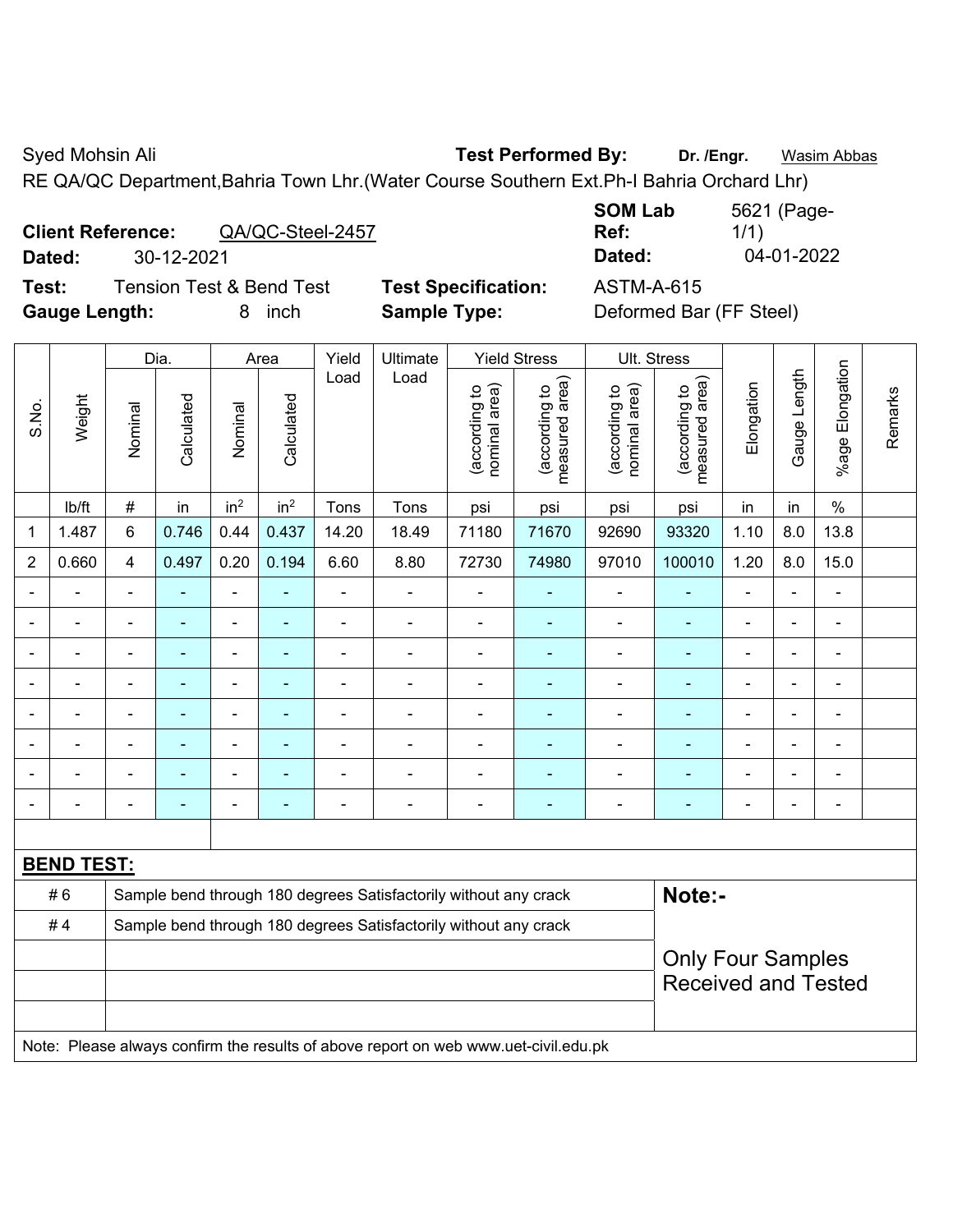**Test Performed by**: Dr Asad Ali Gillani

Assistant Engineer Construction, Public Health Engg. City-III, Sub Division Muzafferabad. (Construction Remaining work/Repair Water Supply System Muzafferabad (Pkg-III))

**Client Reference No:** 132830/PHE/Sub Division/City-II/2021 Dated: 20-11-2021 **SOM Lab Ref**: CED/SOM/5612 (Page 1/1) Dated: 04-01-2022 **Test Type:** Hardness Test **Samples Type:** GI Pipes

# **Hardness Test Details:**

**Machine used: Avery Rockwell Hardness Testing Machine** (Minor Load: 10 Kgf Major Load: 90.0 kgf Scale: B)

# **Hardness Test Results**

| Sample No.     | <b>Sample Type</b><br>(Dia) | <b>Hardness</b> |
|----------------|-----------------------------|-----------------|
|                | GI Pipe $(1")$              | $HR - 73.8 - B$ |
| $\overline{2}$ | GI Pipe (1-1/2")            | $HR - 68.0 - B$ |
| 3              | GI Pipe $(2")$              | $HR - 70.3 - B$ |
| 4              | GI Pipe $(3")$              | $HR - 83.3 - B$ |

**Note:** Please always confirm the results on web www.uet-civil.edu.pk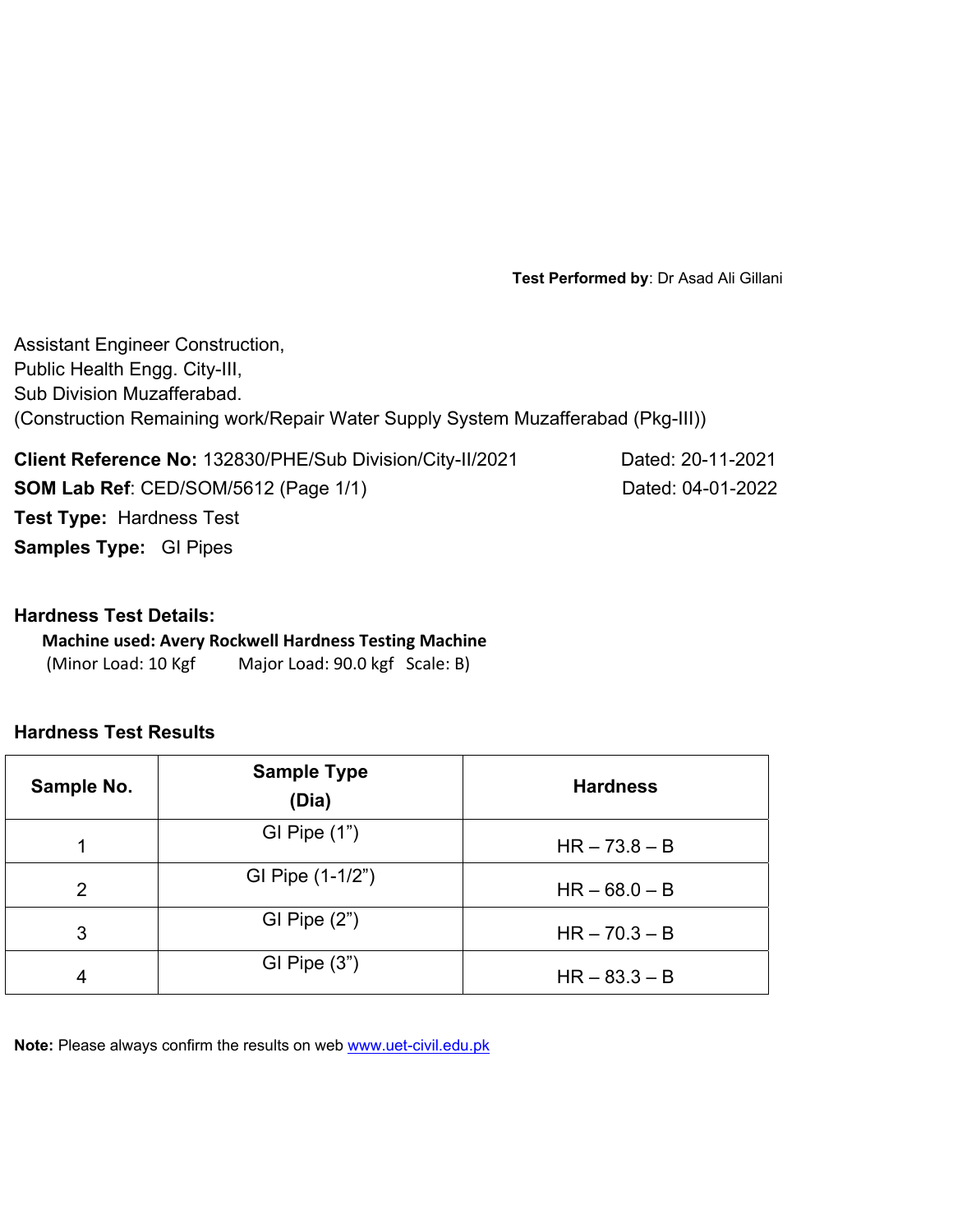# **Test Performed By: Dr. Asad Gillani**

Malik Sohaib,

Laboratory Incharge.

Transtech Engineering Company,Haveli Bahadur Shah, Jhang.

(Project: Const. of 1263MW Punjab Thermal Power Plant,Jhang)

**Client Reference:** TEC/UET/22010201 **Dated:** 04-01-2022

**SOM Lab Ref:** CED/SOM/5613(Page-1/2) **Dated:** 04-01-2022

**Test:** Tension Test **Test Specification:** ASTM-F -1554

**Sample Type:** Anchor Bolt Steel Rod **Gauge Length:** 200 mm

|                         | Dia.                                                                                |                    |                 |               |                  |                        |                            |                            |              |                 |         |
|-------------------------|-------------------------------------------------------------------------------------|--------------------|-----------------|---------------|------------------|------------------------|----------------------------|----------------------------|--------------|-----------------|---------|
| S.No.                   | <b>Diameter</b><br>Original                                                         | Diameter<br>Tested | Area            | Yield<br>Load | Ultimate<br>Load | Yield<br><b>Stress</b> | Ultimate.<br><b>Stress</b> | Elongation                 | Gauge Length | %age Elongation | Remarks |
|                         | mm                                                                                  | mm                 | mm <sup>2</sup> | kN            | kN               | MPa                    | MPa                        | mm                         | mm           | $\%$            |         |
| $\mathbf{1}$            | 24                                                                                  | 23.51              | 434             | 125.70        | 195.70           | 290                    | 451                        | 52.5                       | 200          | 26.3            |         |
| $\overline{2}$          | 24                                                                                  | 23.62              | 438             | 125.50        | 195.00           | 287                    | 446                        | 50.0                       | 200          | 25.0            |         |
| 3                       | 16                                                                                  | 15.42              | 187             | 82.00         | 119.00           | 440                    | 638                        | 35.0                       | 200          | 17.5            |         |
| $\overline{\mathbf{4}}$ | 16                                                                                  | 15.32              | 184             | 82.50         | 120.20           | 448                    | 653                        | 17.5                       | 200          | 8.8             |         |
|                         | Witness by: Basit Ali                                                               |                    |                 |               |                  |                        |                            |                            |              |                 |         |
|                         |                                                                                     |                    |                 |               |                  |                        |                            | Note:-                     |              |                 |         |
|                         |                                                                                     |                    |                 |               |                  |                        |                            | <b>Only Four Samples</b>   |              |                 |         |
|                         |                                                                                     |                    |                 |               |                  |                        |                            | <b>Received and Tested</b> |              |                 |         |
|                         | Note: Please always confirm the results of above report on web www.uet-civil.edu.pk |                    |                 |               |                  |                        |                            |                            |              |                 |         |